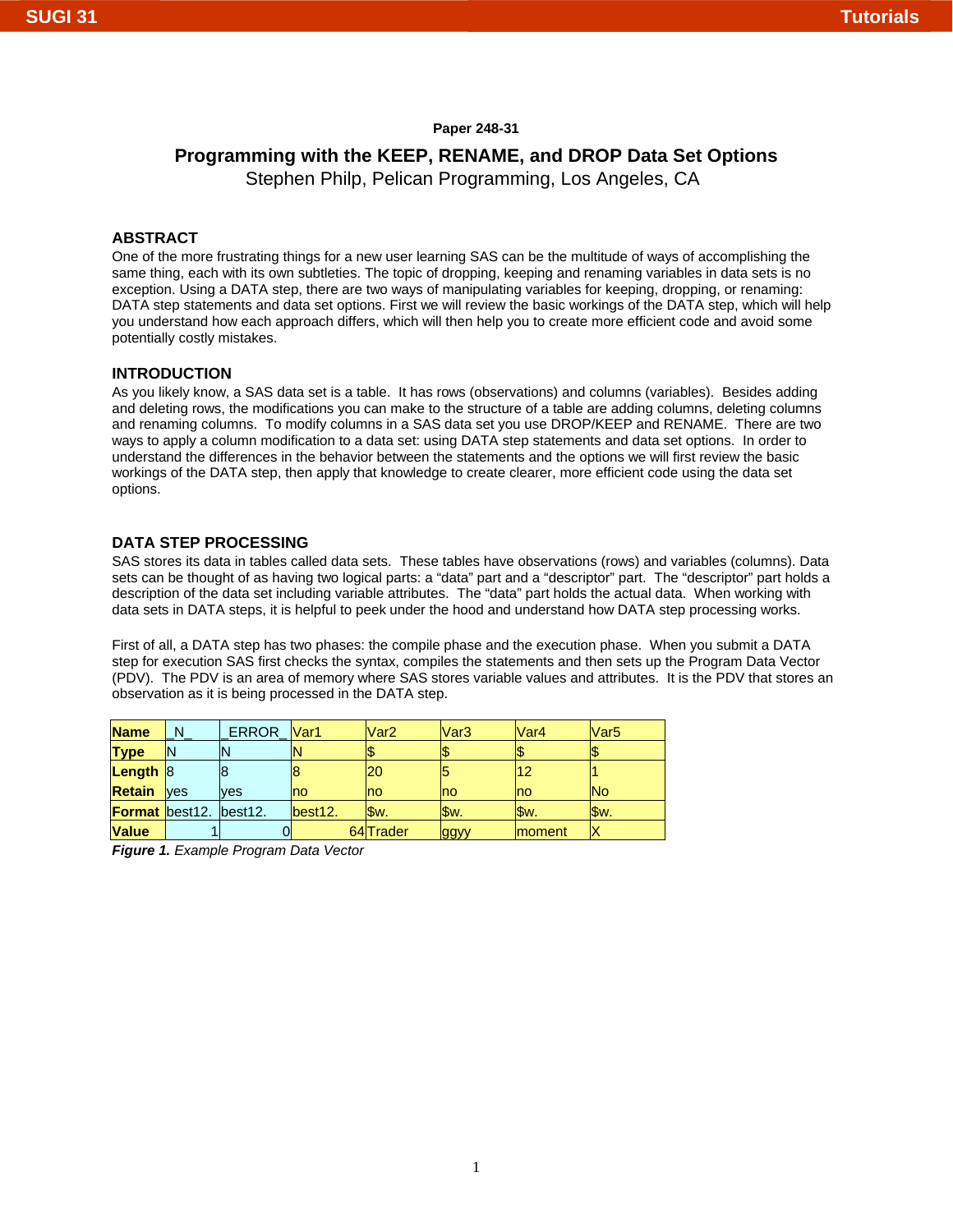When a DATA step is preparing to read from a data set, it uses the information in the data set's "descriptor" section to find out what variables to include in the PDV.

After the compile phase the DATA step executes. During execution the DATA step loops by first reading values into the PDV, executing statements that may change the values in the PDV and then eventually writing the values in the PDV out as an observation into the new data set.



*Figure 2. Simplified DATA Step Loop.* 

Corresponding to the two phases of the DATA step, there are two types of DATA step statements: compile time statements and execution time statements. As their names suggest compile time statements do their work at compile time and execution statements do their work during the execution of the DATA step. Some examples of execution time statements are:

- Assignment statements (variable = value;).
- If-then/else statements.
- Do loops.
- Generally any statement which relies upon the values of variables stored in the PDV.

Some examples of compile time statements are:

- Retain statement.
- Array declarations.
- Drop statement.
- Keep statement.
- Rename statement.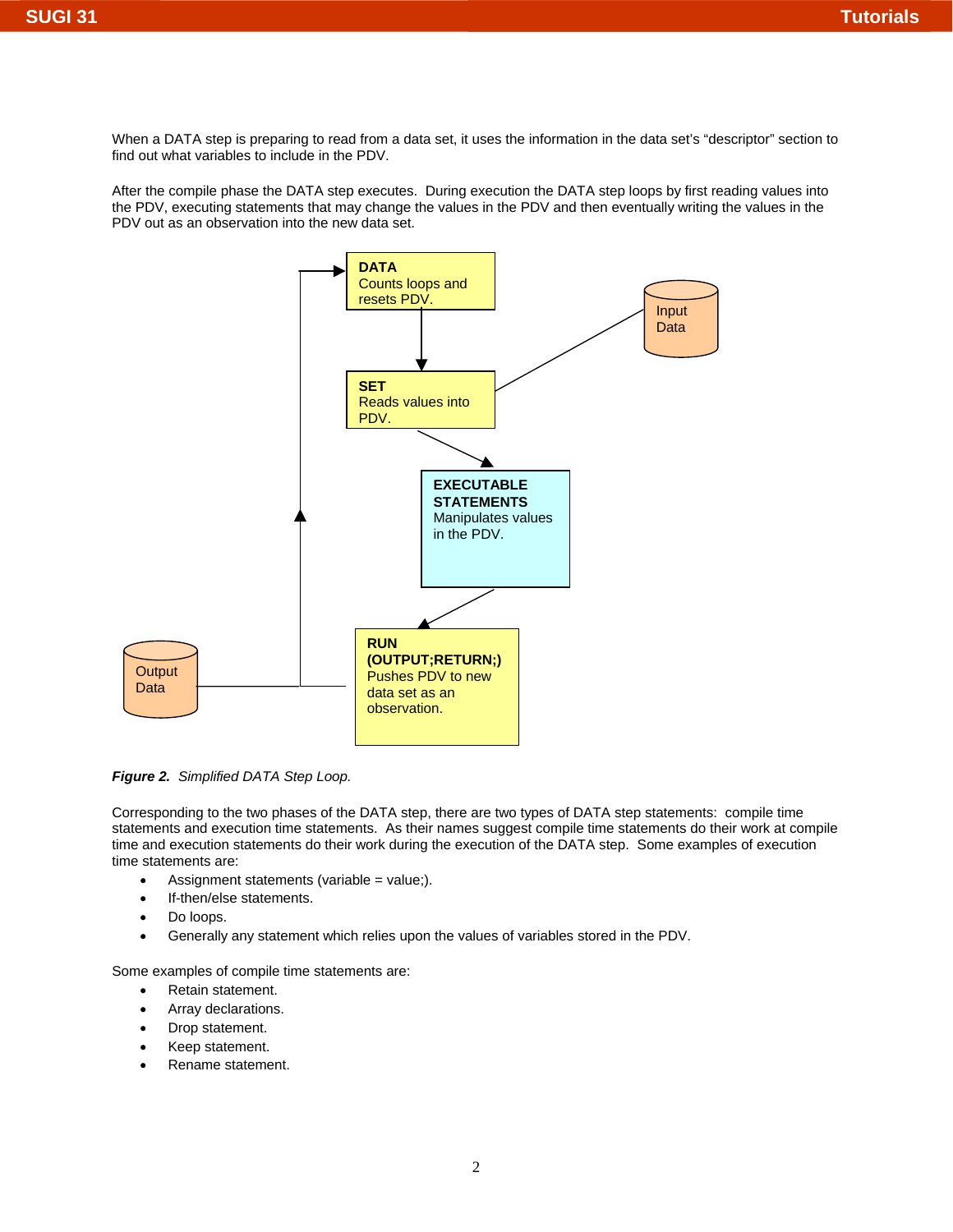# **SUGI 31 Tutorials**

# **SYNTAX**

Remember, a SAS statement is syntactically different from an option. SAS statements are defined as beginning with a keyword and ending with a semicolon. Data set options appear in parentheses next to a data set. Beyond dropping, keeping and renaming variables there are a number of data set options available to the programmer. Multiple options are separated with spaces.

```
(option-1=value1 <…option-n=value-n)
```
Some Examples:

- Data test(keep= answer1 answer2 key);
- Proc summary data = students(keep=grade passFail) nway;
- Set travelers(rename= (luggage = bags));

Notice the RENAME= option has an additional set of parentheses where you specify old variable name = new variable name.

# **WHAT THEY DO**

Now that we have examined the syntax, let's review what these do.

- DROP: specifies variables to be dropped (filtered out) from a table.
- KEEP: specifies which variables will be kept in a table.
- RENAME: renames a variable. OldVariable = NewVariable.

All three of these actions affect the structure of a table when it is being input or output. The KEEP/DROP/RENAME compile time statements always affect the output table. This can cause some confusion in that the order of these statements generally does not affect the DATA step's behavior. Consider the following two DATA steps:

```
data one; 
   drop words; 
   set grammars; 
  if substr(var1, 1, 4) = 'THIS' then do;
   ... 
run; 
data two; 
   set grammars; 
  if substr(var1, 1, 4) = 'THIS' then do;
   ... 
   drop words; 
run;
```
Both DATA steps have exactly the same behavior even though the DROP statement appears in different places.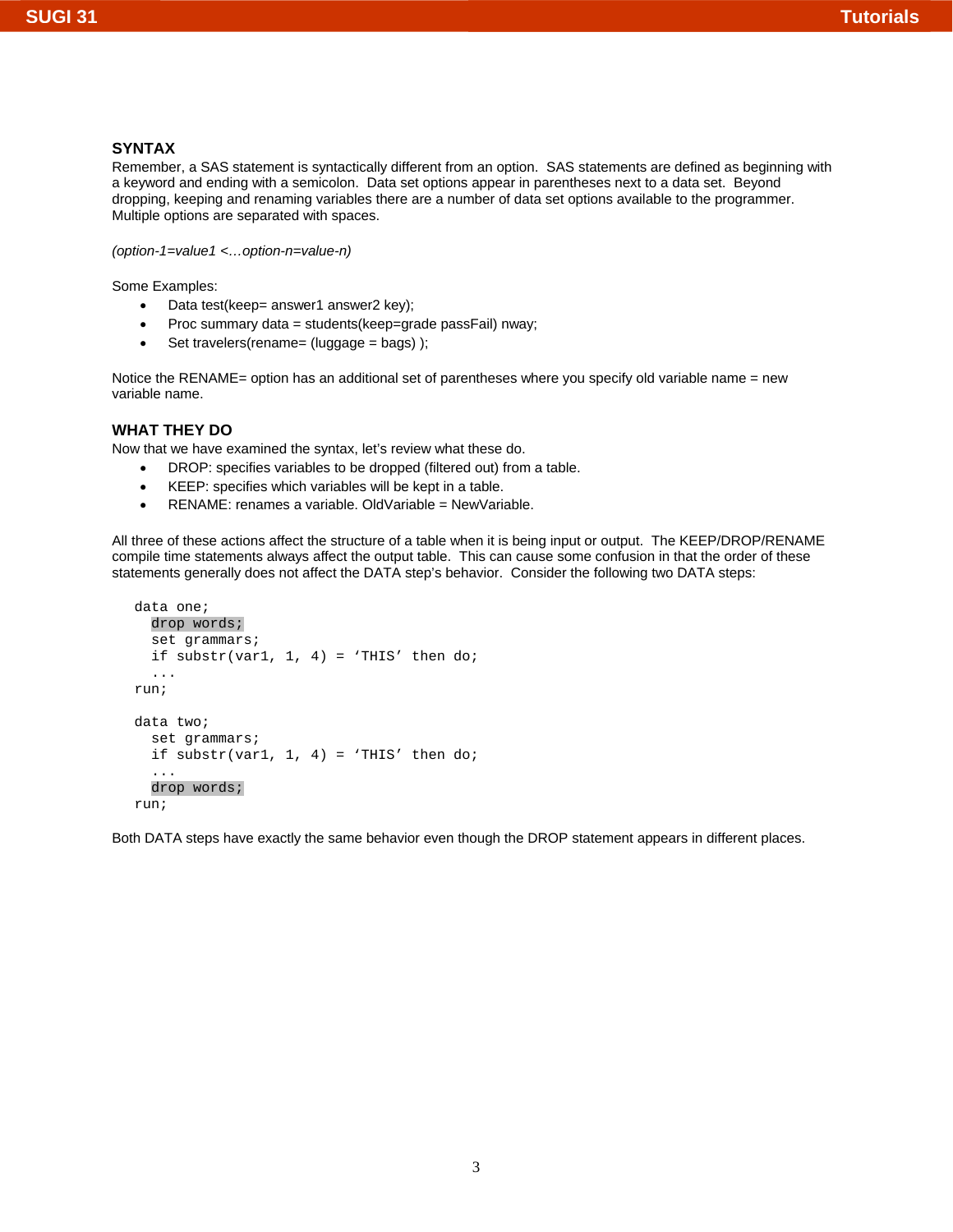

*Figure 3. Drop Statement Affects Output Data.*

Remember, the KEEP, DROP and RENAME statements **always** affects the data being output.

Unlike their equivalent data step statements, data set options apply only to the data set with which they appear. That way they can affect the data set being read or written. This is one of the more compelling reasons for using the equivalent data set options.

Whether you use an option or the equivalent statement, there is one additional timing rule that always stays the same:

• KEEP/DROP always happens before the RENAME.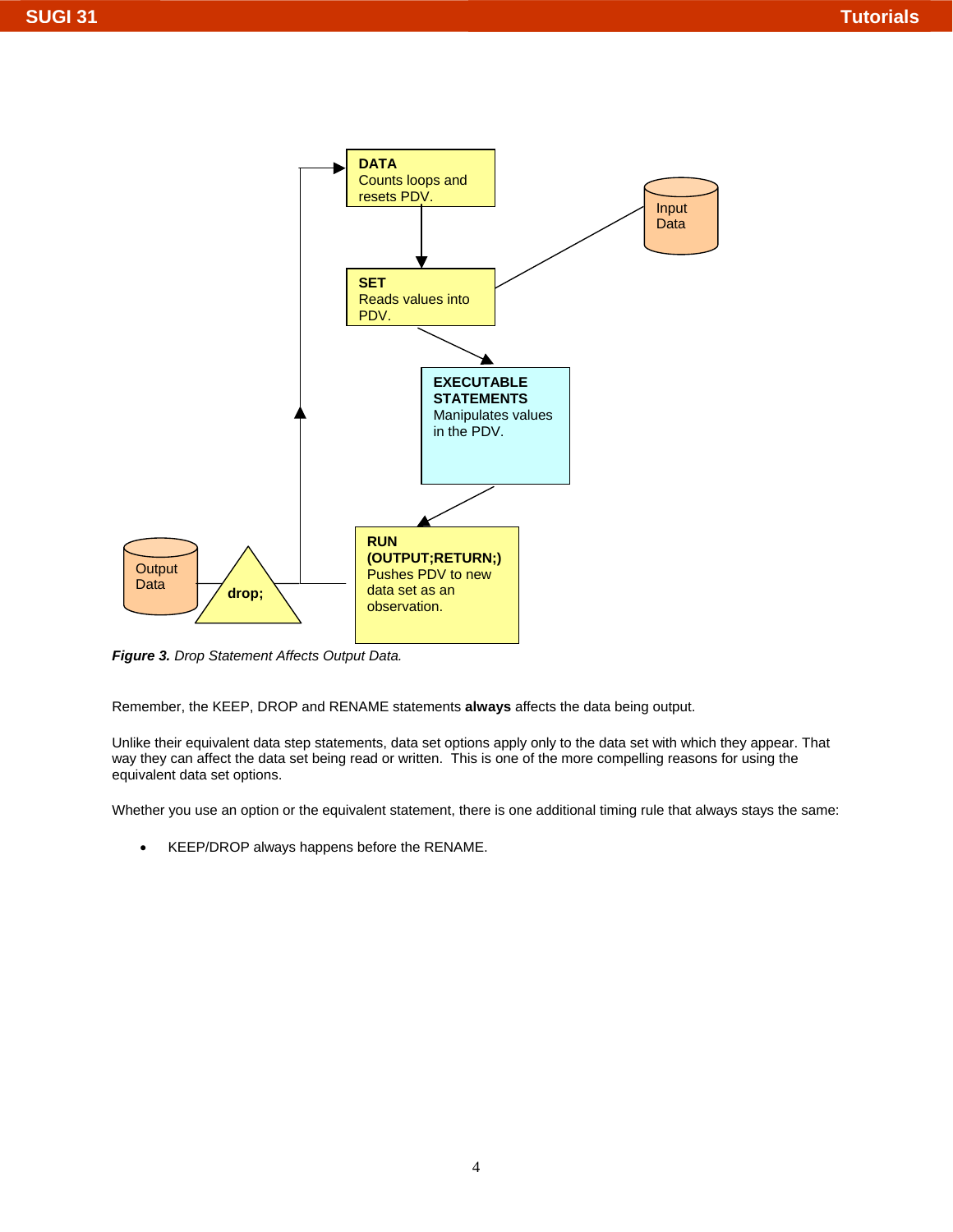# **USING THE OPTIONS**

The KEEP=, DROP= and RENAME= options are more flexible than their respective statements in that they can be applied to the data set being written, the data set being read or both. This gives the programmer much more control over how the DATA step processes data and can lead to more efficient code. Given the DATA step:

```
data halfYear; 
   set QTRone 
        QTRtwo; 
run;
```
The data set being written is *halfYear* and there are two data sets being read: *QTRone QTRtwo.* This is illustrated in figure 4.



*Figure 4. Reading two data sets.*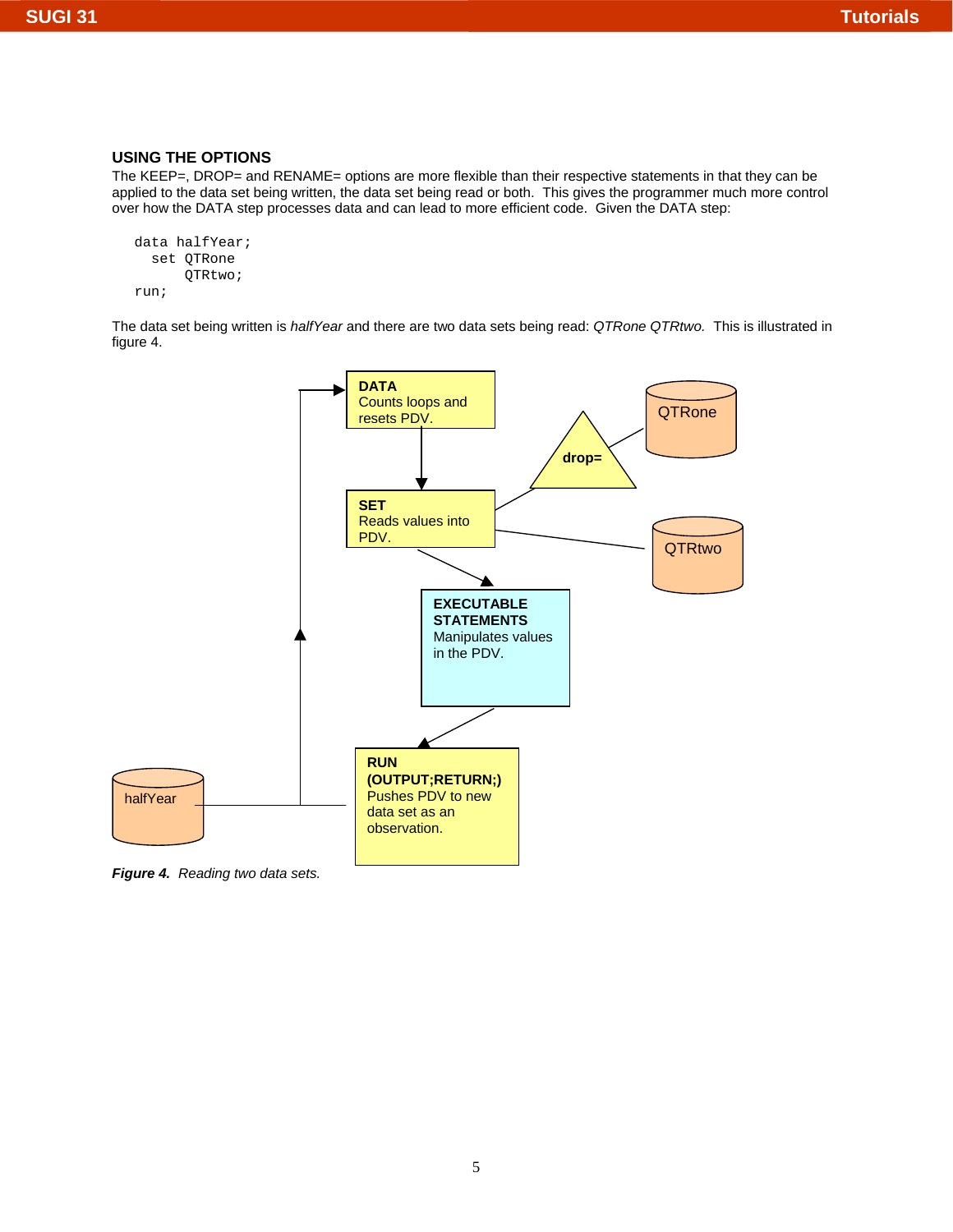When a data set option is applied to a data set being read from, it applies its action before the data is read into the DATA step. Such as:

```
data halfYear; 
   set QTRone(drop = startDate ) 
        QTRtwo; 
run;
```
In this example the variable *startDate* is being dropped (filtered out) from *QTRone* before being read into the data step. In fact, it keeps the DATA step from knowing the variable even exists in the data set. This keeps it from being created in the PDV.



*Figure 5. Drop= option affecting one input data set.*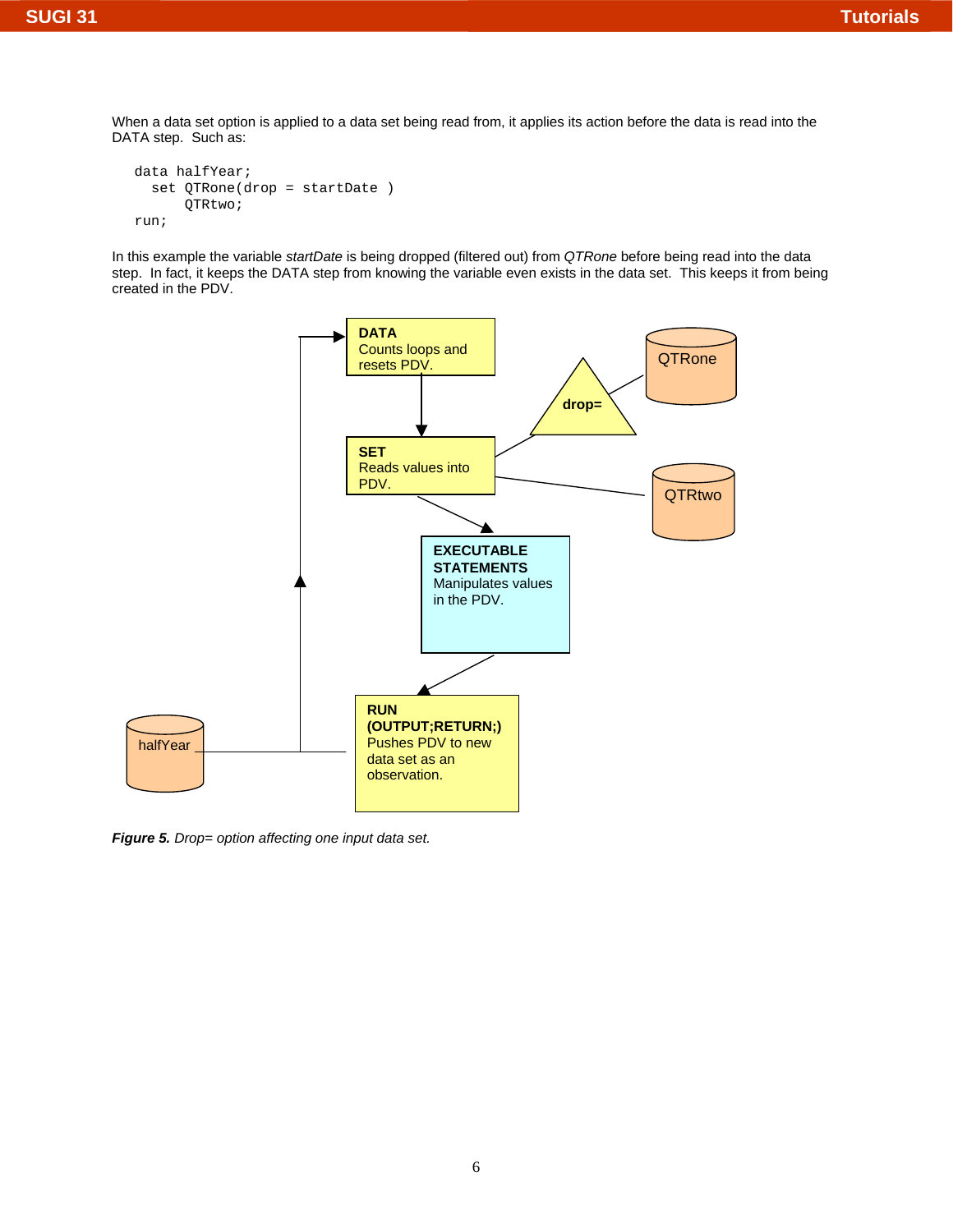Using data set options you can also specify that a variable should be dropped when the observation is being written to the new data set. In this case you would put the option next to the data set on the data statement.

```
data halfYear(drop = startDate );
   set QTRone 
       QTRtwo; 
run;
```
This makes the variable available to the DATA step but prohibits it from being written to the data set *halfYear*.



*Figure 6. Drop= option affecting output data set.*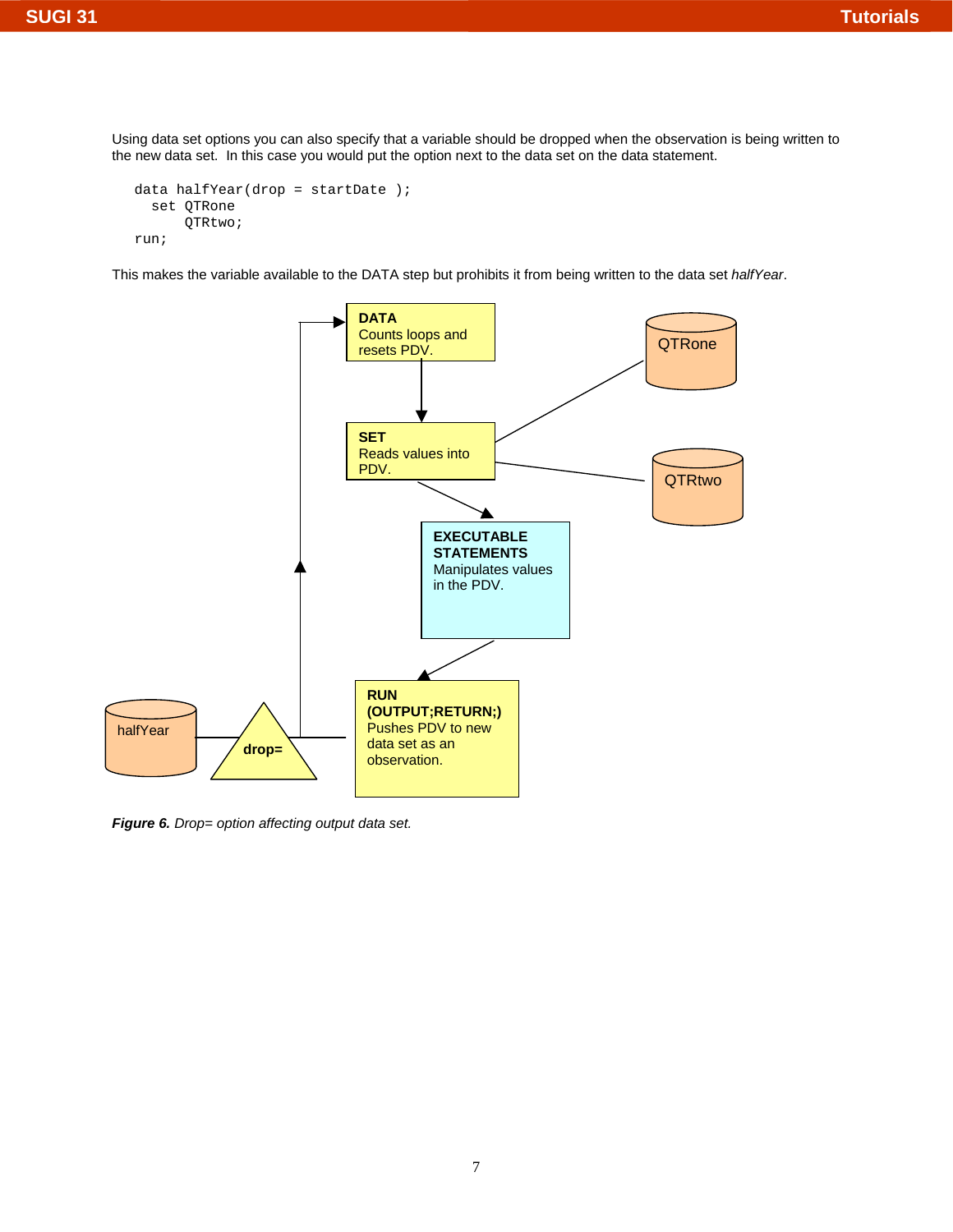The same can be applied to KEEP= and RENAME= as well. Consider the following DATA step:

```
data halfYear( rename = ( startDate = beginDate ) );
   set QTRone 
       QTRtwo; 
run;
```
In this case, the variable *startDate* is being renamed when the observation is being written to *halfYear*. There will no longer be a variable named *startDate* in *halfYear*. But *startDate* is still available during the processing of the DATA step.

Again, notice the different syntax of the RENAME= option. The variables being renamed are placed within "(" and ")". This allows you to rename multiple variables. Such as:

```
( rename= ( var1=newVar1 var2=newVar2 var3=newVar3 ) )
```
You can combine options on the same data set. Consider:

```
data halfYear( drop= DISCOUNT price 
                rename= ( startDate = beginDate ) ); 
   retain DISCOUNT = .30; 
   set QTRone 
       QTRtwo; 
   newPrice = price – ( price * DISCOUNT ); 
  startDate = intnx('MONTH', startDate, 0); * set to beginning of month;
run;
```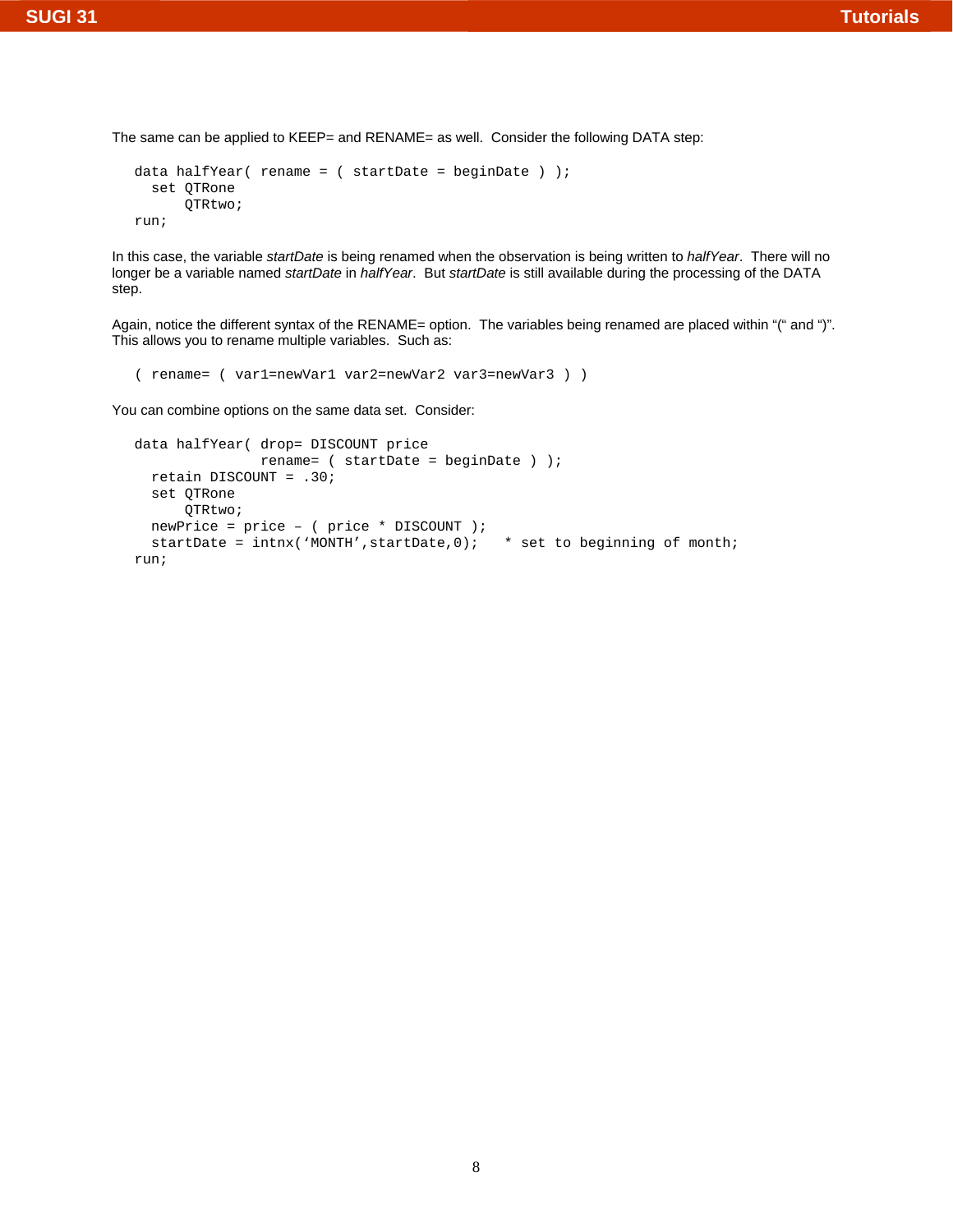A big drawback to using the statements instead of the options is that the statements apply equally to all data sets being created. Consider a data step that is creating two data sets. One data set has only unique observations and the other data set has all the duplicates. For the unique data set we only want to keep the key variables, but for the duplicates data set we want to keep all the variables. For this case we would use a keep= option on the unique data set. Since the option only applies to the data set it is next to, the other data set is not affected.

```
data unique(keep=key) 
      duplicates; 
   set myData; 
   by key; 
   if first.key and last.key then output unique; 
   else output duplicates; 
run;
```


*Figure 7. Keep= option affecting one output data set.*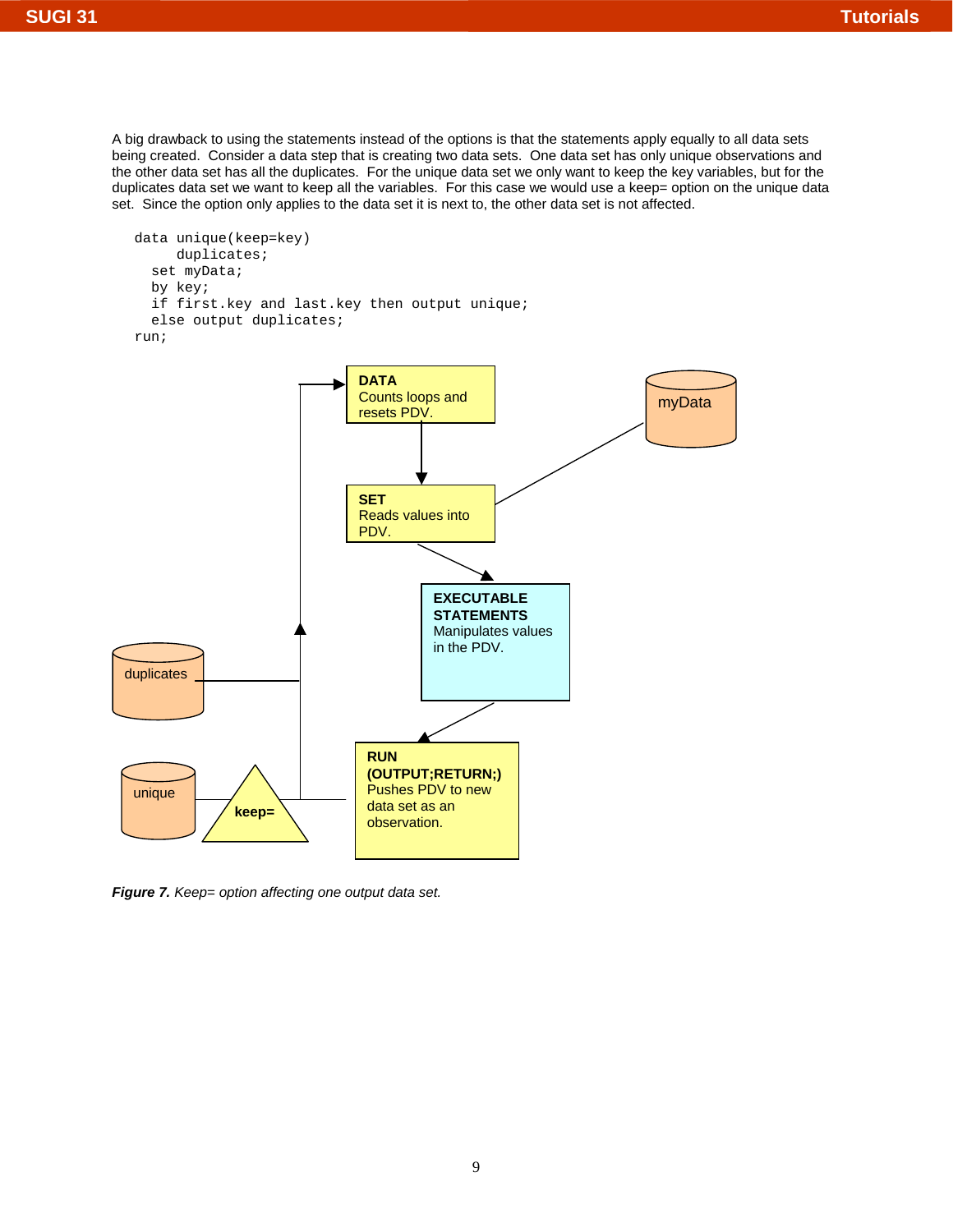### **USING DROP/KEEP/RENAME IN A MERGE**

These data set options can be especially useful in a data step merge. Consider the following two data sets.

| <b>FirstNames</b> |                |             | <b>LastNames</b> |  |             |
|-------------------|----------------|-------------|------------------|--|-------------|
|                   | ID             | <b>NAME</b> | ID               |  | <b>NAME</b> |
|                   |                | Robert      |                  |  | De Niro     |
|                   | $\overline{2}$ | Tom         | 2                |  | Hanks       |
|                   | 3              | Reese       | 3                |  | Witherspoon |
|                   |                | Nicole      |                  |  | Kidman      |

| LastNames      |             |  |
|----------------|-------------|--|
| ID             | <b>NAME</b> |  |
|                | De Niro     |  |
| $\overline{2}$ | Hanks       |  |
| 3              | Witherspoon |  |
|                | Kidman      |  |

Here we have two data sets *firstNames* and *lastNames* that each has a variable called *name*. What happens if we try to merge them to get both names onto one data set? The DATA step will overlay any variables that exist on multiple data sets. If we tried to merge them by ID, which name would be in the resulting data set?

```
data names; 
   merge FirstNames LastNames; 
   by id; 
run;
```
We would end up with one *name* variable in the data set which would have the last names in it. It is important to note that by default DATA steps will overwrite values on overlapping variables in a merge without even a warning. You can change this by specifying msgLevel=i in your SAS system options to force a warning in your log whenever a merge overwrites variable values.

| <b>Names</b> |  |
|--------------|--|
|              |  |
|              |  |

| ID | <b>NAME</b> |
|----|-------------|
| 1  | De Niro     |
| 2  | Hanks       |
| 3  | Witherspoon |
| 4  | Kidman      |

Whenever variables overlap in a merge like this, the value from the last data set to contribute an observation to the merge is the one you get; but in this case, not what we want. We want both the first name and the last name. So we need to rename the variables before they get overlaid. To do this, we need to use the RENAME= option on the data sets in the merge statement.

```
data names; 
   merge firstNames( rename= (name=firstName) ) 
         lastNames( rename= (name=lastName) ); 
   by id; 
run;
```
Now we get a resulting data set with both names.

**Names** 

| ID |   | <b>FIRSTNAME</b> | <b>LASTNAME</b> |
|----|---|------------------|-----------------|
|    |   | Robert           | De Niro         |
|    | 2 | Tom              | Hanks           |
|    | 3 | Reese            | Witherspoon     |
|    |   | Nicole           | Kidman          |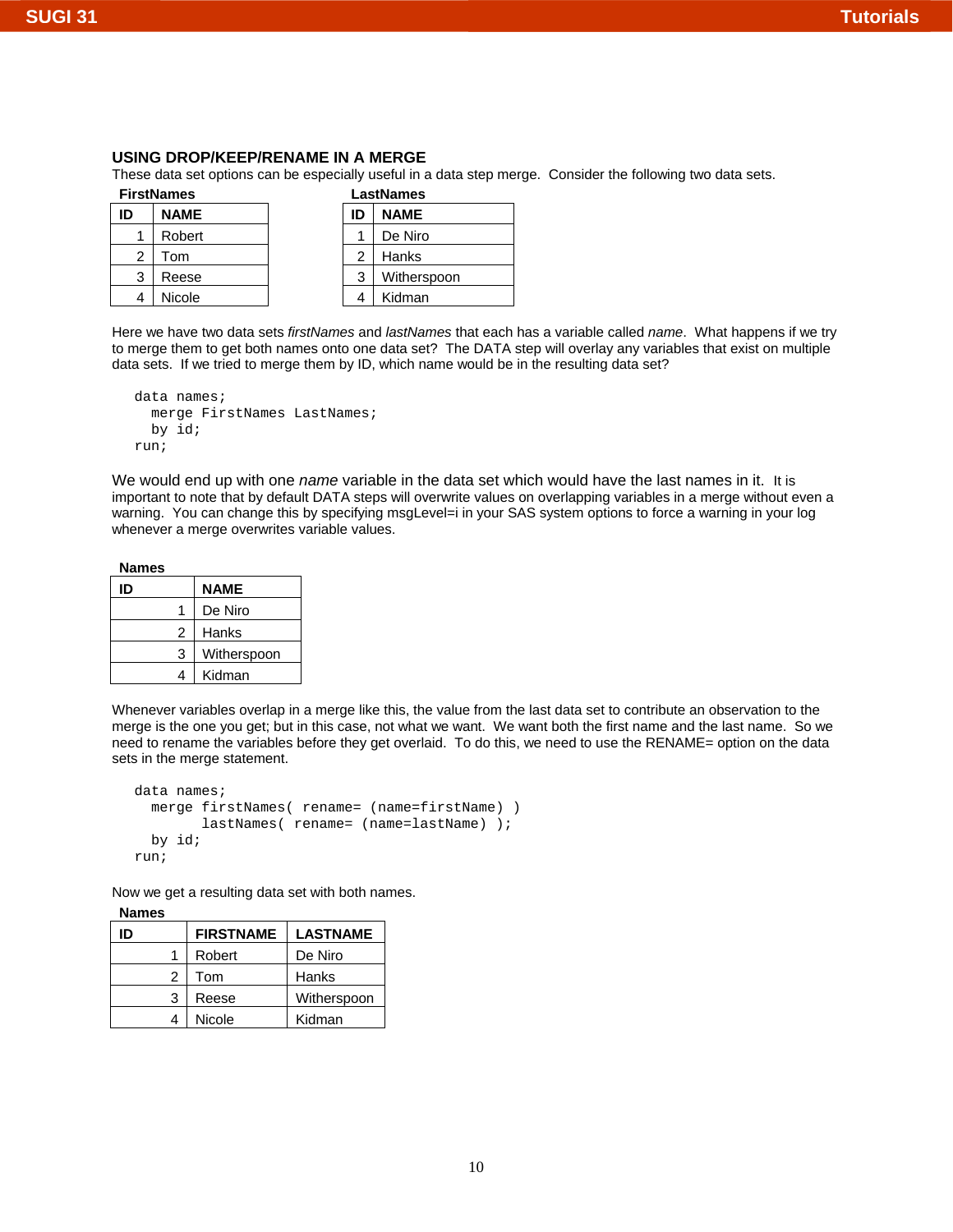# **SUGI 31 Tutorials**

The same applies to performing a join in the SQL procedure. However, in SQL you will get a warning in your log if you have overlapping variables. Also, the logic of which value gets kept is opposite of the merge: the value comes from the first named data set, not the last.

```
proc sql; 
   create table names as 
  select * from firstNames as L,
                 LastNames as F 
  where F.id = L.id;
quit;
```
#### **Names**

| ID |   | <b>NAME</b> |
|----|---|-------------|
|    |   | Robert      |
|    | 2 | Tom         |
|    | 3 | Reese       |
|    | Δ | Nicole      |

```
proc sql; 
   create table names as 
   select * from firstNames( rename=( name=firstName ) as L, 
                 LastNames( rename=( name=lastName ) as F 
  where F.id = L.id;
quit;
```
## **USING OPTIONS IN PROCEDURES**

Another reason to use the data set options is that they can be used with procedures as well as DATA steps. This adds a lot of flexibility and can often result in reduced steps and much more efficient code. Let's say you have a big data set with 100 variables and many thousands of observations. You want to create a temporary data set out of it with only 5 variables. You also want your temporary data set sorted. One (inefficient) way to do this would be:

```
data work.myTempData; 
   set saved.bigDataSet; 
   keep variable1 
         variable2 
         variable3 
         variable4 
         variable5 
   ; 
run; 
proc sort data = myTempData; 
   by variable1 variable2; 
run;
```
The first improvement you could make would be to keep the variables you want before the data is read into the data step using your KEEP= option in the set statement. Remember, the KEEP statement allows all the variables to be processed in the DATA step and then restricts which variables are written to the new data set. The KEEP= option on the set statement allows only the variables you specify into the DATA step and is more efficient.

```
data work.myTempData; 
  set saved.bigDataSet(keep= variable1 
                              variable2 
                              variable3 
                              variable4 
                              variable5 
) \mathbf{i}
```
run;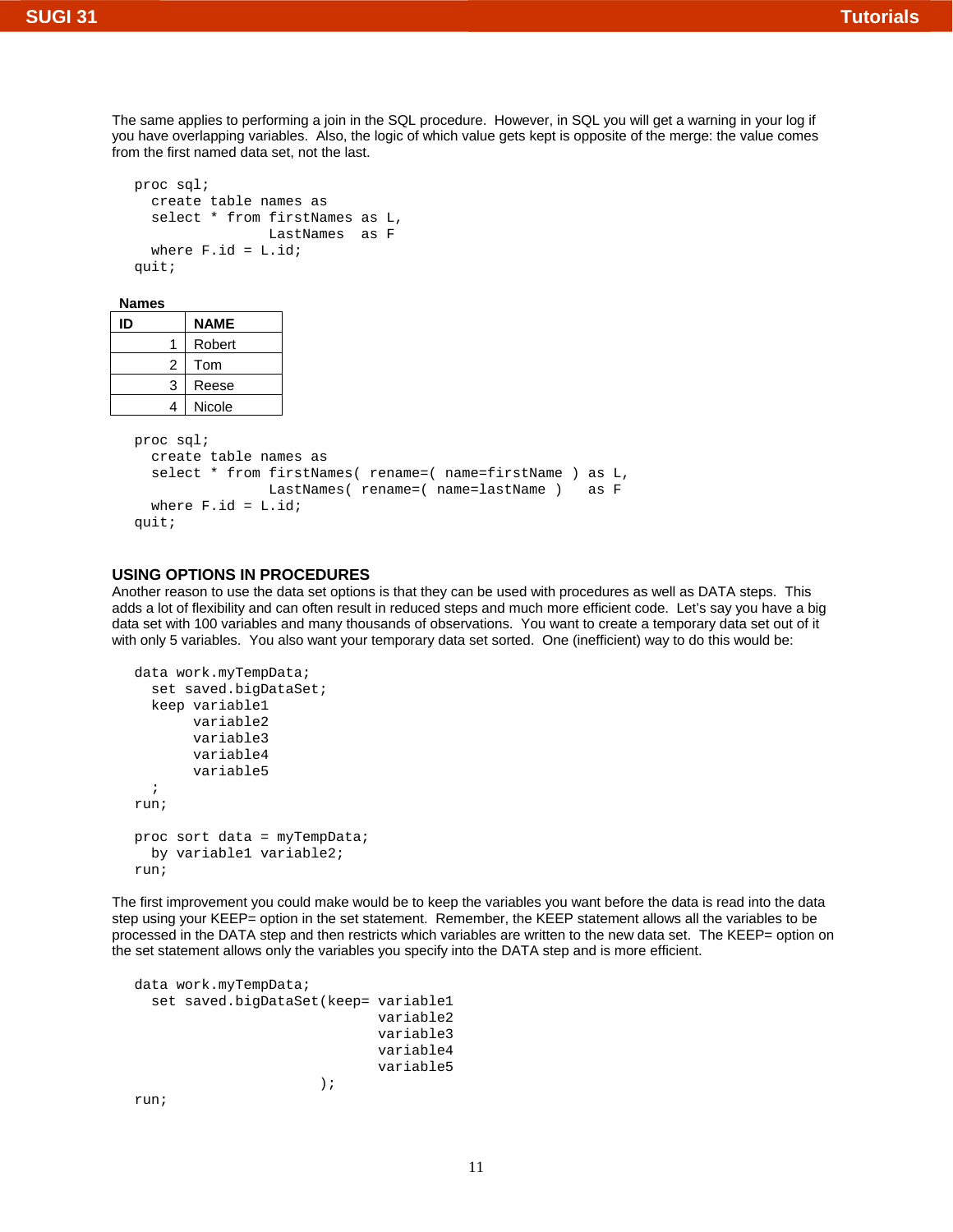But we still have an extra step that we don't need. We could apply the KEEP= option on the data set in PROC SORT and then use the procedure's OUT= option to create our temporary data set.

```
proc sort data = saved.bigDataSet(keep= variable1 
                                            variable2 
                                            variable3 
                                            variable4 
                                            variable5 
) and the contract of \mathcal{L} out=work.myTempData; 
   by variable1 variable2; 
run;
```
Now we are only reading the data set once and we are restricting the procedure to process only the variables we want.

# **MULTIPLE OPTIONS IN ONE PROCEDURE**

Many times we use the SUMMARY procedure to do a count of observations. We can accomplish this by combining the DROP= and RENAME= data set options.

```
proc summary data= students NWAY; 
   class gender; 
   output out= counts( drop=_type_ rename=( _freq_=count) ); 
run;
```
In this case, we are using the RENAME= option to take advantage of the automatic *\_freq\_* variable that PROC SUMMARY creates. We are also dropping the *\_type\_* variable since it is not needed.

### **WARNINGS**

If you use the KEEP, DROP and RENAME statements you should know that SAS will issue a WARNING and not an ERROR in the log if the variable does not exist. This can lead to some potentially costly errors if that variable is used somewhere else in the code and the warning is missed. The data set options on the other hand, will issue an ERROR if a variable is specified that does not exist. In fact, there are two SAS system options that control how SAS responds in this situation.

- Input Data Sets-- DKRICOND = Error | Warning | NoWarning
- Output Data Sets-- DKROCOND = Error | Warning | NoWarning

### **CONCLUSION**

Understanding how the DROP=, KEEP= and RENAME= data set options work helps the programmer to understand better how the DATA step is working. They can also lead to clearer and more efficient code. Data set options offer the programmer much more flexibility in specifying how SAS processes data than their statement counterparts.

#### **POINTS TO REMEMBER**

- The statements always affect how the data is written to the output data step. The options can be applied to either the input or the output data set.
- The statements affect all output data sets equally if more that one is being created. The data set options can be applied individually to each data set.
- Specify a data set option in parentheses after a data set name.
- When renaming a variable always remember old  $=$  new.
- Keep/Drop always happens before the rename.
- Restricting the number of variables going into a DATA step can be more efficient.

#### **REFERENCES**

Heaton, E., (2003) "SAS System Options Are Your Friends", in SUGI28 Conference Proceedings, Cary, NC: SAS Institute.